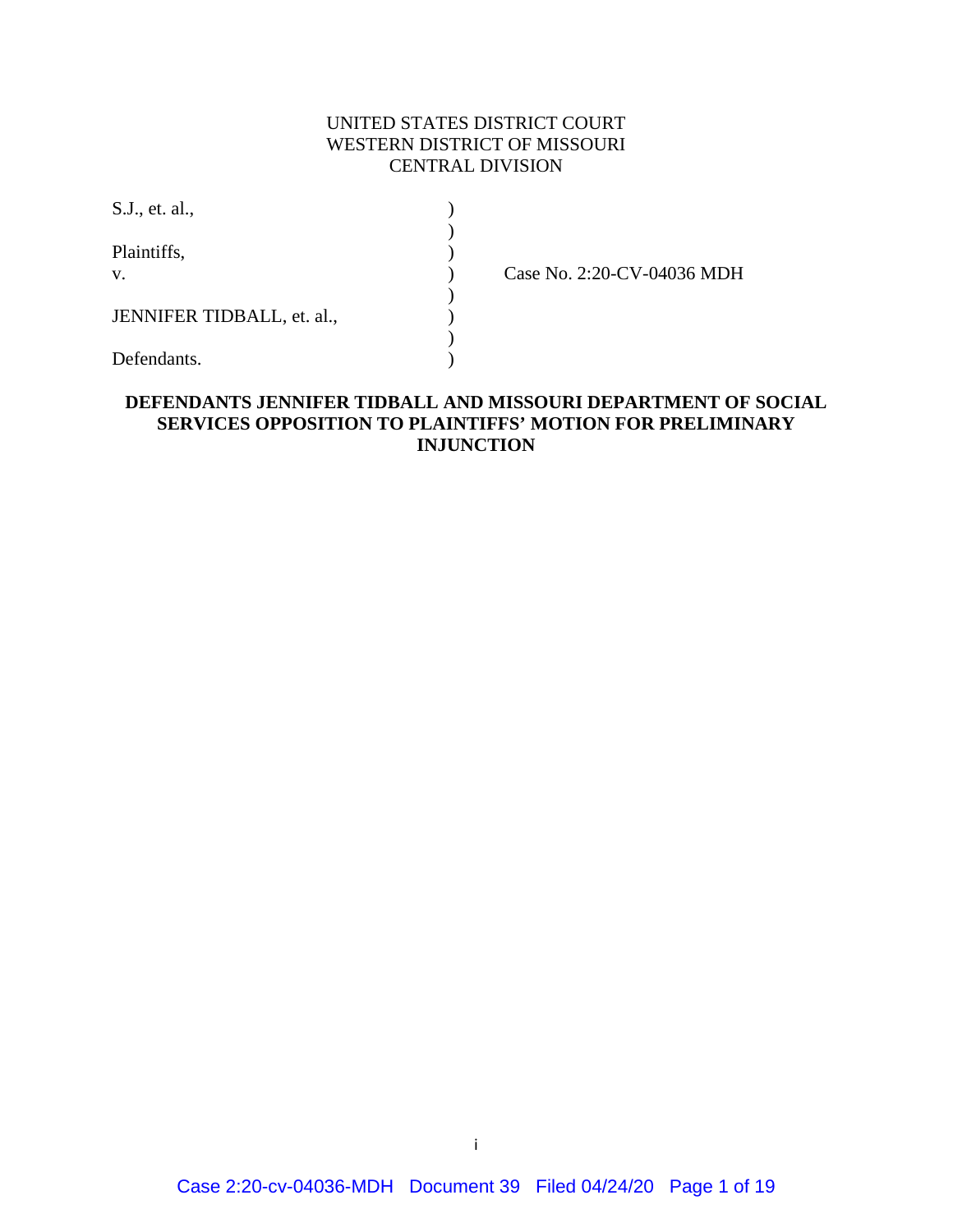| <b>Table of Contents</b> |
|--------------------------|
|--------------------------|

| $\mathbf{I}$ . |                   |                                                                           |                                                               |
|----------------|-------------------|---------------------------------------------------------------------------|---------------------------------------------------------------|
| II.            |                   |                                                                           | Plaintiffs Cannot Show a Likelihood of Success on the Merits3 |
|                | A.                |                                                                           |                                                               |
|                | <b>B.</b>         | Plaintiffs Misinterpret and Ignore Pertinent Portions                     |                                                               |
| III.           |                   | Plaintiffs Cannot Show They Will Suffer Irreparable Harm if a Preliminary |                                                               |
| IV.            | Defendants Not Do | The Balance of the Equities Do Not Favor Plaintiffs More Than             |                                                               |
| V.             |                   |                                                                           |                                                               |
|                |                   |                                                                           |                                                               |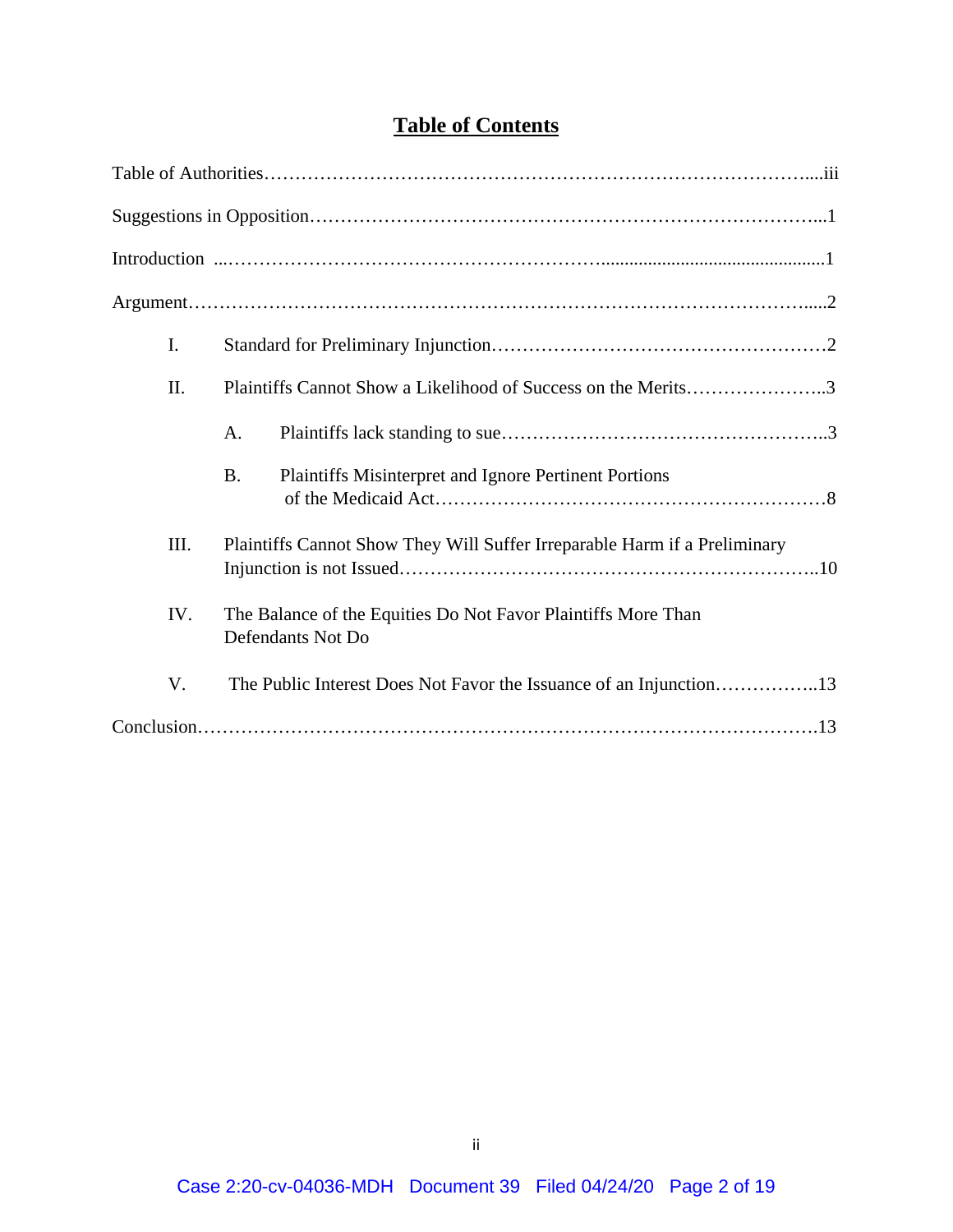# **Cases**

| Blankenship v. Chamberlain, 2008 WL 4862717, at *2 (E.D. Mo. Nov. 7, 2008)  3                   |
|-------------------------------------------------------------------------------------------------|
| Brickner v. Federal Deposit Ins. Corp., 747 F.2d 1198, 1203 (8th Cir. 1984)                     |
|                                                                                                 |
|                                                                                                 |
| Gerhart v. United States Department of Health & Human Services, 2016 WL 8839016, p. 5,          |
|                                                                                                 |
| Hestdalen v. Corizon Corrections Healthcare, 2018 WL 6199570, *2 (Mo. D.C. E.D. 2018). 12       |
|                                                                                                 |
|                                                                                                 |
|                                                                                                 |
|                                                                                                 |
|                                                                                                 |
| NTD I, LLC v. Alliant Asset Management Company, LLC, 337 F.Supp.3d 877, 884 (E.D. Mo.,          |
|                                                                                                 |
|                                                                                                 |
|                                                                                                 |
| Quindlen v. Prudential Ins. Co. of America, 482 F.2d 876, 878 (5 <sup>th</sup> Circuit 1973)  6 |
|                                                                                                 |
|                                                                                                 |
| S.J.W. ex rel. Wilson v. Lee's Summit R-7 Sch. Dist., 696 F.3d 771, 778 (8th Cir. 2012) 12      |
|                                                                                                 |
|                                                                                                 |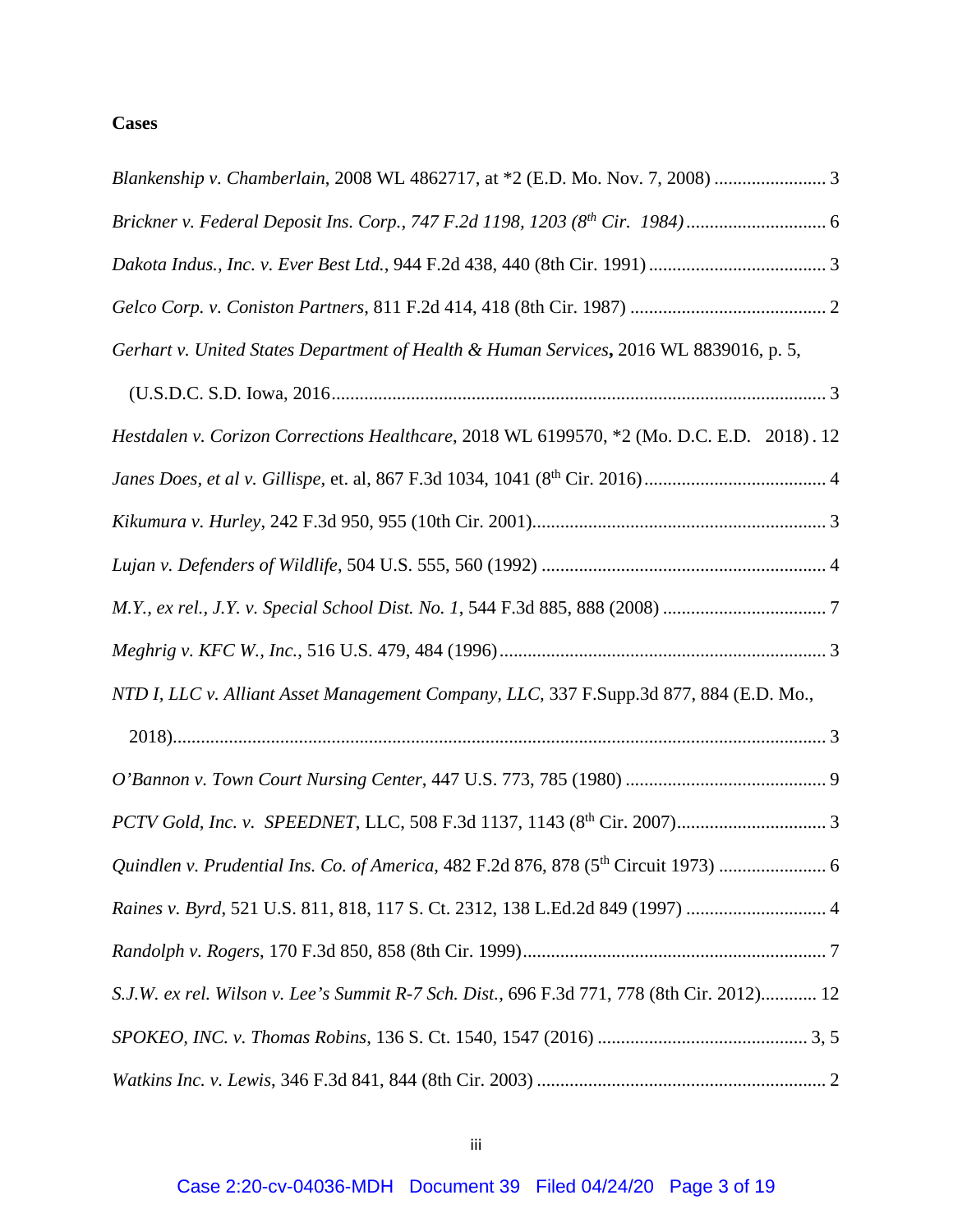|--|--|--|

# **Statutes**

| § 660.010.1, RSMo |  |
|-------------------|--|
|                   |  |
|                   |  |
|                   |  |
|                   |  |
|                   |  |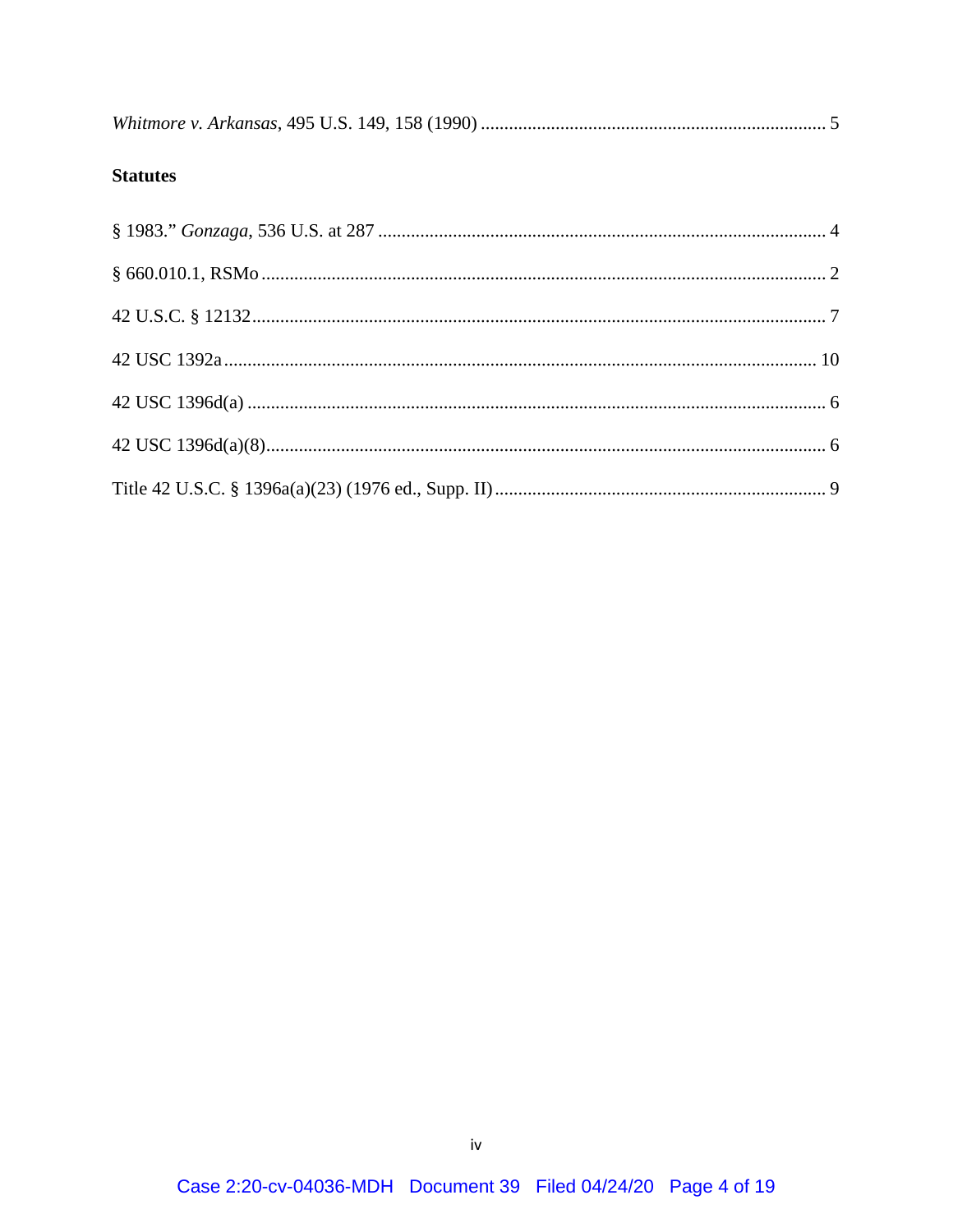### UNITED STATES DISTRICT COURT WESTERN DISTRICT OF MISSOURI CENTRAL DIVISION

| S.J., et. al.,             |  |
|----------------------------|--|
| Plaintiffs,<br>V.          |  |
| JENNIFER TIDBALL, et. al., |  |
| Defendants.                |  |

Case No. 2:20-CV-04036 MDH

# **DEFENDANTS JENNIFER TIDBALL AND MISSOURI DEPARTMENT OF SOCIAL SERVICES OPPOSITION TO PLAINTIFFS' MOTION FOR PRELIMINARY INJUNCTION**

COME NOW Defendants Jennifer Tidball, in her official capacity as an Acting Director of the Department of Social Services, and the Department of Social Services ("DSS"), by and through their undersigned counsel, and for their Opposition to Plaintiffs' Motion for Preliminary Injunction state as follows:

### **INTRODUCTION**

Plaintiffs filed their Motion for Preliminary Injunction alleging Defendants violate provisions of the Medicaid Act by failing to comply with the Early and Periodic Screening, Diagnostic and Treatment ("EPSDT") requirements to provide case management services and "arrange for" private duty nursing services ("PDN") services in Plaintiffs' homes. Plaintiffs also claim Defendants violate the Americans with Disabilities Act ("ADA") and Section 504 of the Rehabilitation Act ("Section 504") by failing to arrange for PDN services. There are 9 individual Medicaid beneficiaries suing through their next friends who are family members or custodians of the children. Plaintiff The Caring for Complex Kids Coalition purports to be an association of parents and caregivers of children with complex medical issues, but insufficient details of its composition are pled to know. This unincorporated association alleges that the majority of the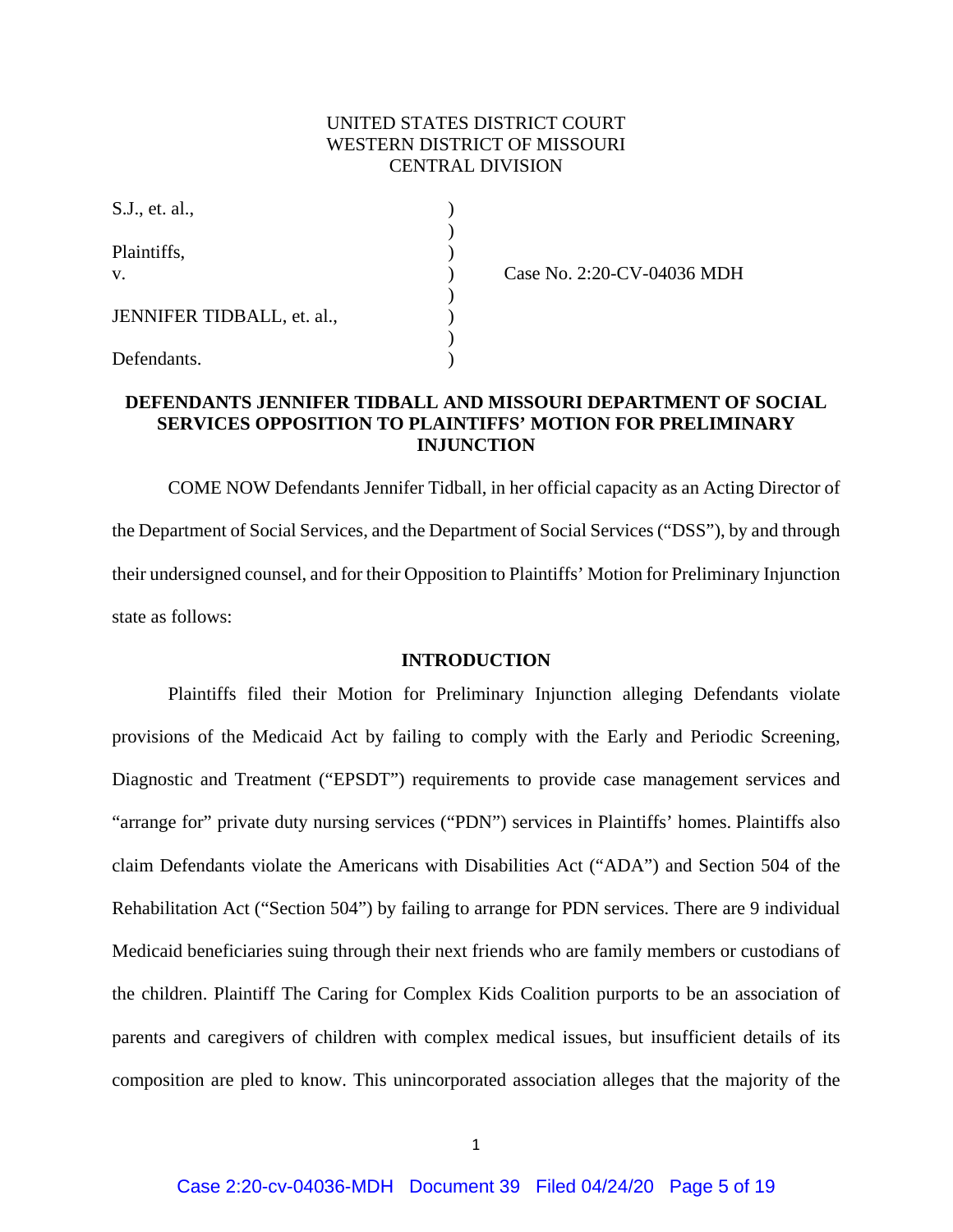children whose parents and caregivers who are members have a need for PDN. The organization alleges that the unincorporated association advocates for policies and practices to improve the lives of medically complex children, "including access to Medicaid-covered" PDN services. (Doc. 1, par. 21).

MO HealthNet Division ("MHD") is a division of the Department of Social Services and it administers Medicaid health care coverage for eligible Missourians. *See* § 660.010.1, RSMo. MO HealthNet Division is an agency of the State of Missouri and a division of the Department of Social Services. § 208.201, RSMo. DSS has a cooperative agreement with The Department of Health and Senior Services ("DHSS") relating to the administration of Missouri Medicaid covered PDN services.

Plaintiffs' Motion for Preliminary Injunction seeks an order from this court "requiring Defendants to take immediate action to arrange for the necessary in-home nursing services during the pendency of this case." (Doc. 24, p. 2). For the reasons below, Plaintiffs' Motion for Preliminary Injunction should be denied.

#### **ARGUMENT**

#### **I. STANDARD FOR PRELIMINARY INJUNCTION:**

Preliminary injunctive relief is an "extraordinary remedy." *Watkins Inc. v. Lewis*, 346 F.3d 841, 844 (8th Cir. 2003) (internal citations omitted). See Fed. R. Civ. P. 65. The party seeking injunctive relief bears the burden of proving that it should be granted. *Watkins Inc., 346 F.3d at 844 (citing Gelco Corp. v. Coniston Partners*, 811 F.2d 414, 418 (8th Cir. 1987)).

 "There are two types of preliminary injunctions: mandatory injunctions, which require a party to affirmatively take an action, and prohibitory injunctions, which require a party to refrain from a given action." *Gerhart v. United States Department of Health & Human Services***,** 2016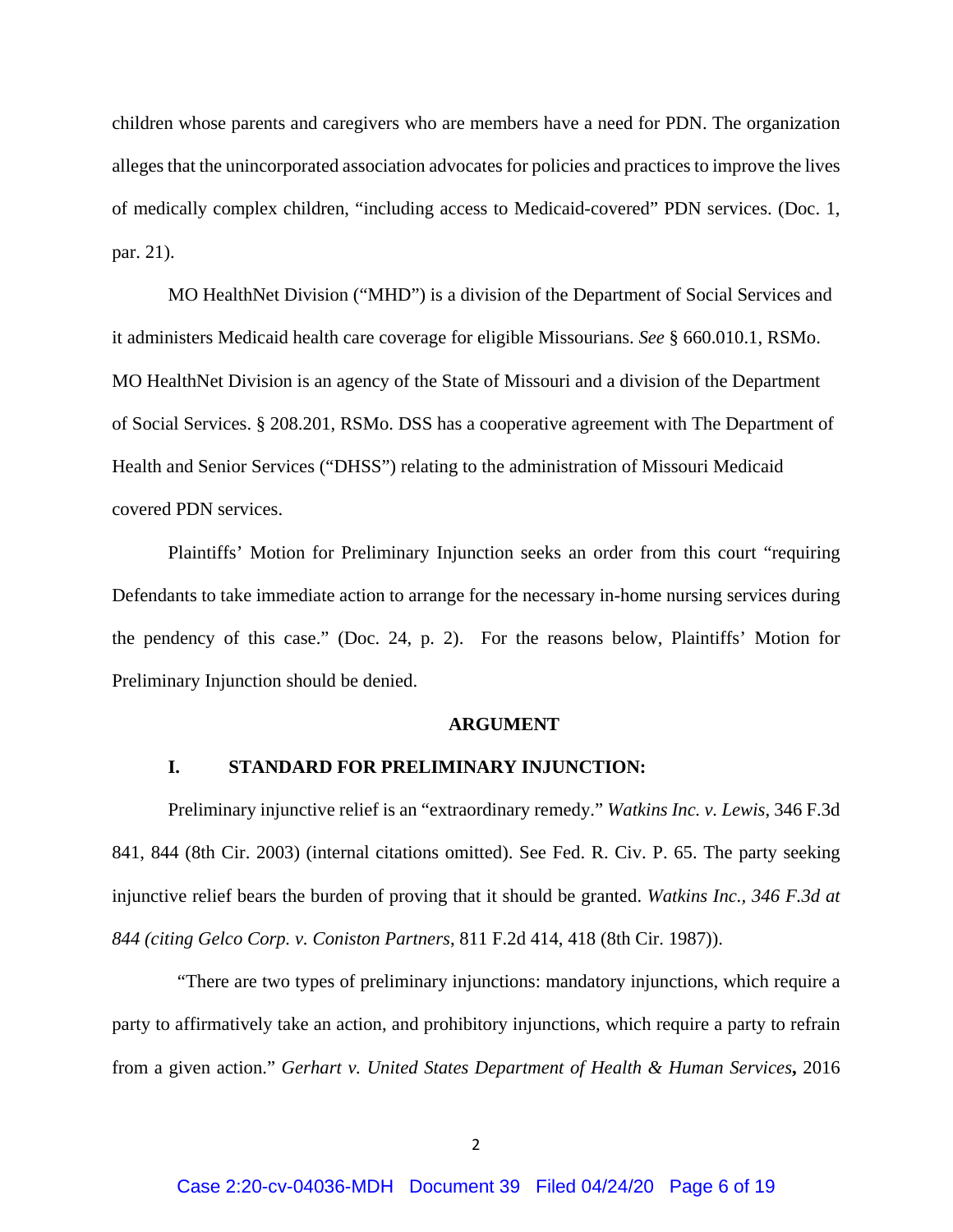WL 8839016, p. 5, (U.S.D.C. S.D. Iowa, 2016) *citing* 11A Wright & Miller § 2942; *Meghrig v. KFC W., Inc.*, 516 U.S. 479, 484 (1996). "The burden of demonstrating that a preliminary injunction is warranted is a heavy one where, as here, granting the preliminary injunction will give plaintiff substantially the relief [she] would obtain after a trial on the merits." *NTD I, LLC v. Alliant Asset Management Company, LLC,* 337 F.Supp.3d 877, 884 (E.D. Mo., 2018) *citing Dakota Indus., Inc. v. Ever Best Ltd.*, 944 F.2d 438, 440 (8th Cir. 1991). *See also [Blankenship v.](http://www.westlaw.com/Link/Document/FullText?findType=Y&serNum=2017439329&pubNum=0000999&originatingDoc=I309b24108c0c11e88be5ff0f408d813f&refType=RP&originationContext=document&vr=3.0&rs=cblt1.0&transitionType=DocumentItem&contextData=(sc.Search))  Chamberlain*[, 2008 WL 4862717, at \\*2 \(E.D. Mo. Nov. 7, 2008\)](http://www.westlaw.com/Link/Document/FullText?findType=Y&serNum=2017439329&pubNum=0000999&originatingDoc=I309b24108c0c11e88be5ff0f408d813f&refType=RP&originationContext=document&vr=3.0&rs=cblt1.0&transitionType=DocumentItem&contextData=(sc.Search)) (quoting *[Kikumura v. Hurley](http://www.westlaw.com/Link/Document/FullText?findType=Y&serNum=2001208501&pubNum=0000506&originatingDoc=I309b24108c0c11e88be5ff0f408d813f&refType=RP&fi=co_pp_sp_506_955&originationContext=document&vr=3.0&rs=cblt1.0&transitionType=DocumentItem&contextData=(sc.Search)#co_pp_sp_506_955)*, [242 F.3d 950, 955 \(10th Cir. 2001\)](http://www.westlaw.com/Link/Document/FullText?findType=Y&serNum=2001208501&pubNum=0000506&originatingDoc=I309b24108c0c11e88be5ff0f408d813f&refType=RP&fi=co_pp_sp_506_955&originationContext=document&vr=3.0&rs=cblt1.0&transitionType=DocumentItem&contextData=(sc.Search)#co_pp_sp_506_955) ) (In seeking a mandatory injunction that disrupts the status quo, the plaintiff "must demonstrate not only that the four requirements for a preliminary injunction are met but also that they weigh heavily and compellingly in [her] favor."). Plaintiffs here request an order to require Defendants to take action so they are seeking a mandatory injunction. The burden for a mandatory injunction requires the movant show that the four requirements weigh heavily and compellingly in movants favor. Plaintiffs' cite to *PCTV Gold, Inc. v. SPEEDNET*, LLC, 508 F.3d 1137, 1143 (8<sup>th</sup> Cir. 2007) for its rejection of the proposition that a party seeking a preliminary injunction must show a greater the 50% likelihood of prevailing at a trial on the merits. (Doc. 24, p. 7). A movant still must meet all four requirements and show that they have a reasonable likelihood of prevailing on the merits and in a case like this where plaintiff is seeking by way of mandatory injunction the very relief movant would get at trial the burden is high.

### **II. PLAINTIFFS CANNOT SHOW A LIKELIHOOD OF SUCCESS ON THE MERITS.**

#### **A. Plaintiffs lack standing to sue.**

"Cases have established that the "irreducible constitutional minimum" of standing consists of three elements." *SPOKEO, INC. v. Thomas Robins*, 136 S. Ct. 1540, 1547 (2016) citing *Raines*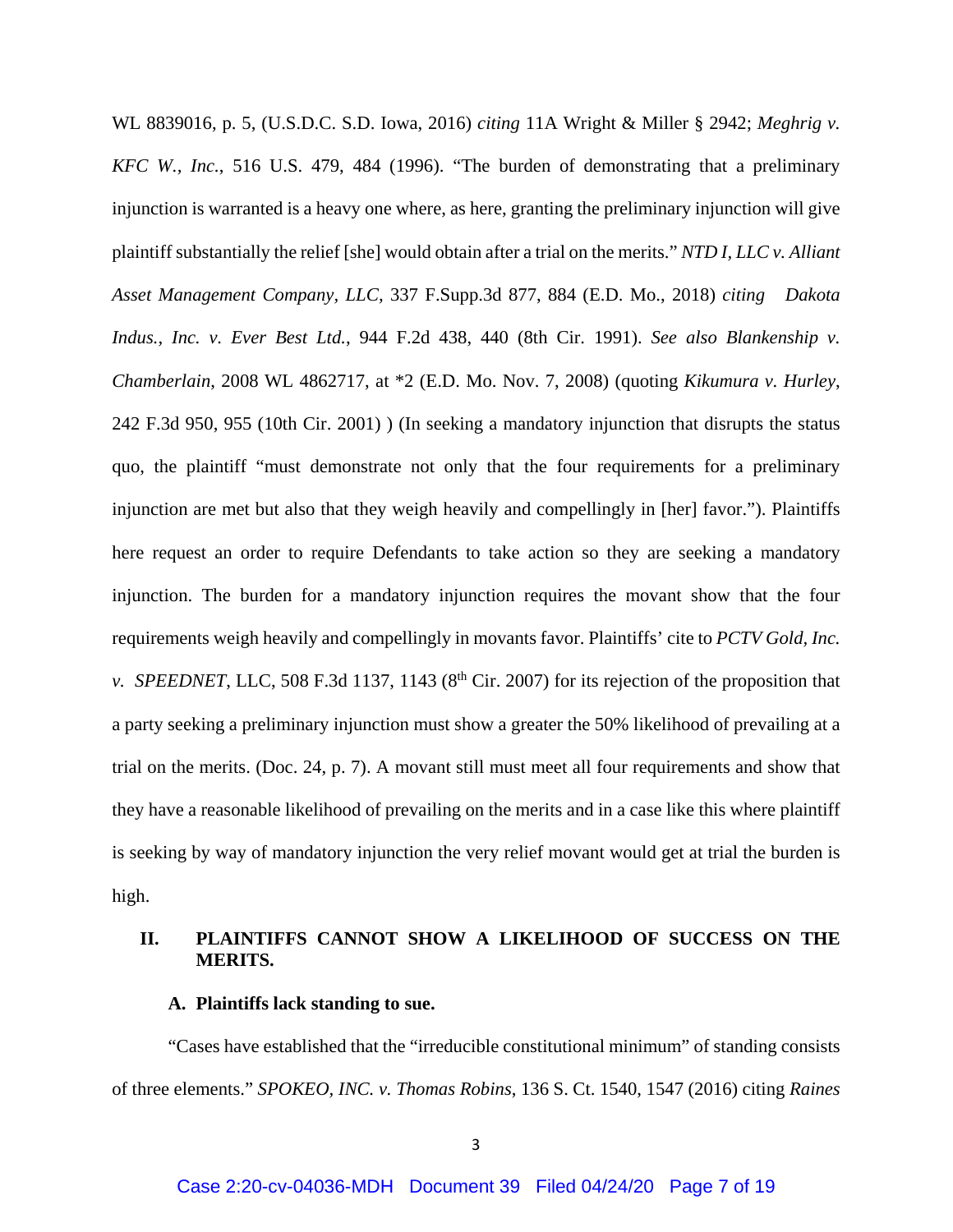*v. Byrd*, 521 U.S. 811, 818, 117 S. Ct. 2312, 138 L.Ed.2d 849 (1997) citing *Lujan v. Defenders of Wildlife*, 504 U.S. 555, 560 (1992) The plaintiff must have (1) suffered an injury in fact, (2) that is fairly traceable to the challenged conduct of the defendant, and (3) that is likely to be redressed by a favorable judicial decision. *SPOKE, Inc.,* 136 S. Ct. at 1547 *(*citations omitted*.)* Plaintiffs have the burden of establishing these elements. *Id.* (citations omitted.)

To establish injury in fact, a plaintiff must show that he or she suffered "an invasion of a legally protected interest" that is "concrete and particularized" and "actual or imminent, not conjectural or hypothetical." *Lujan*, 504 U.S., at 560, 112 S. Ct. 2130 (internal quotation marks omitted). Plaintiffs' pleadings have not established an injury in fact. The provisions at issue in this case are sections of the Medicaid Act concerning state plans for medical assistance. The Eighth Circuit has previously decided that the provisions of the Medicaid Act directed at the State Plan required to become a state participating in Medicaid, did not establish a private right of action. *Janes Does, et al v. Gillispe, et. al, 867 F.3d 1034, 1041 (8<sup>th</sup> Cir. 2016). "'A statute that speaks to* the government official who will regulate the recipient of federal funding' does not confer the sort of '*individual* entitlement' that is enforceable under [§ 1983.](http://www.westlaw.com/Link/Document/FullText?findType=L&pubNum=1000546&cite=42USCAS1983&originatingDoc=Ibbd50a6082a711e7b7978f65e9bf93b3&refType=LQ&originationContext=document&vr=3.0&rs=cblt1.0&transitionType=DocumentItem&contextData=(sc.Search))" *Gonzaga*, 536 U.S. at 287, 122 S. Ct. 2268 (quoting *Blessing*, 520 U.S. at 343, 117 S. Ct. 1353)." *Id.* "Even where a subsidiary provision includes mandatory language that ultimately benefits individuals, a statute phrased as a directive to a federal agency typically does not confer enforceable federal rights on the individuals." *Id.* Plaintiffs do not have a private right of action under Medicaid so they cannot show an injury in fact meaning they lack standing and this court lacks jurisdiction. Further, since Plaintiffs lack standing to bring suit, they also lack standing to pursue the requested Preliminary Injunction. Plaintiffs' Motion for Preliminary Injunction should be denied.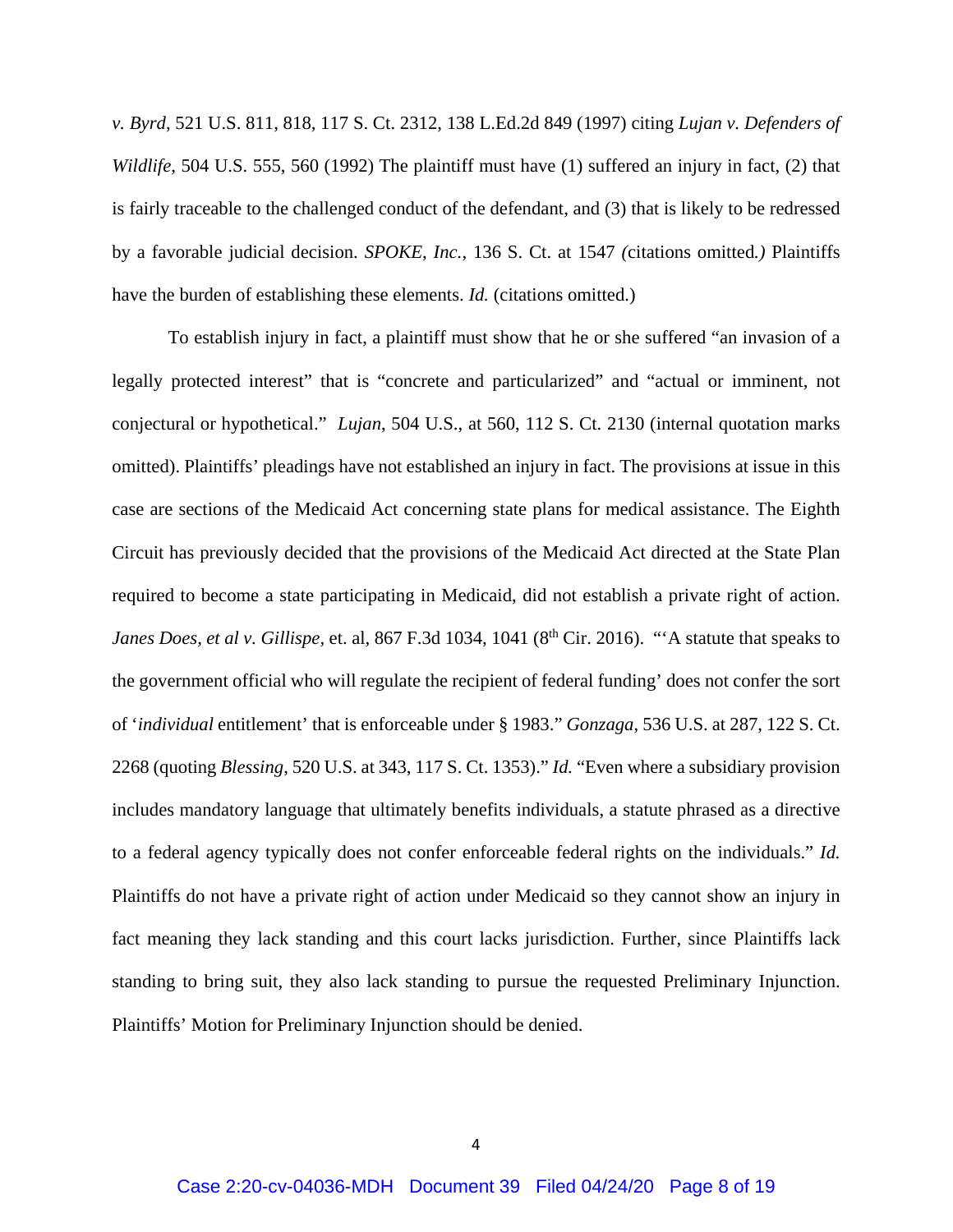Assuming, arguendo, that plaintiffs had authority to bring this cause of action, Plaintiffs' speculative and hypothetical concern about possible future harm is not sufficient to confer Article III standing. As the United States Supreme Court stated, "[a]llegations of possible future injury do not satisfy the requirements of Article III. A threatened injury must be 'certainly impending' to constitute injury in fact." *Whitmore v. Arkansas*, 495 U.S. 149, 158 (1990) (citations omitted). Plaintiffs herein have alleged that their purported injuries under the Medicaid Act are the speculative possibility of future hospitalization or institutional placement. Plaintiffs speak extensively in their declarations about injury to the family unit and to stress on parents and siblings because of how involved the family must be with the care of their medically complex child. While this is unfortunate, Medicaid is designed to benefit the individual beneficiary with individualized medical care and not redress issues of the family as a whole. While generally benefiting the whole family is a bonus of providing services to the medically complex child, the family is not is not entitled to benefits, only the medically complex child is. The discussions of the family issues that might arise due to the lack of private duty nursing should be disregarded for purposes of determining if Plaintiffs are able to show a threatened injury which "must be 'certainly impending' to constitute injury in fact." *Whitmore v. Arkansas*, 495 U.S. 149, 158 (1990) (citations omitted).

Further, Plaintiffs cannot show an injury in fact that is "fairly traceable to the challenged conduct of the defendant[s]." *SPOKE, Inc,* 136 S. Ct. at 1547 *(*citations omitted*.*) There exists a shortage of nurses willing to provide private duty nursing in Missouri. (Ex. A, par. 10, Declaration of Dr. Kling). DSS, MO HealthNet, and acting Director Jennifer Tidball have no control over the number of nurses available and willing to perform private duty nursing. (Ex. A, par 10, Declaration of Dr. Kling.) In addition, there are many variables that impact an individual's ability to obtain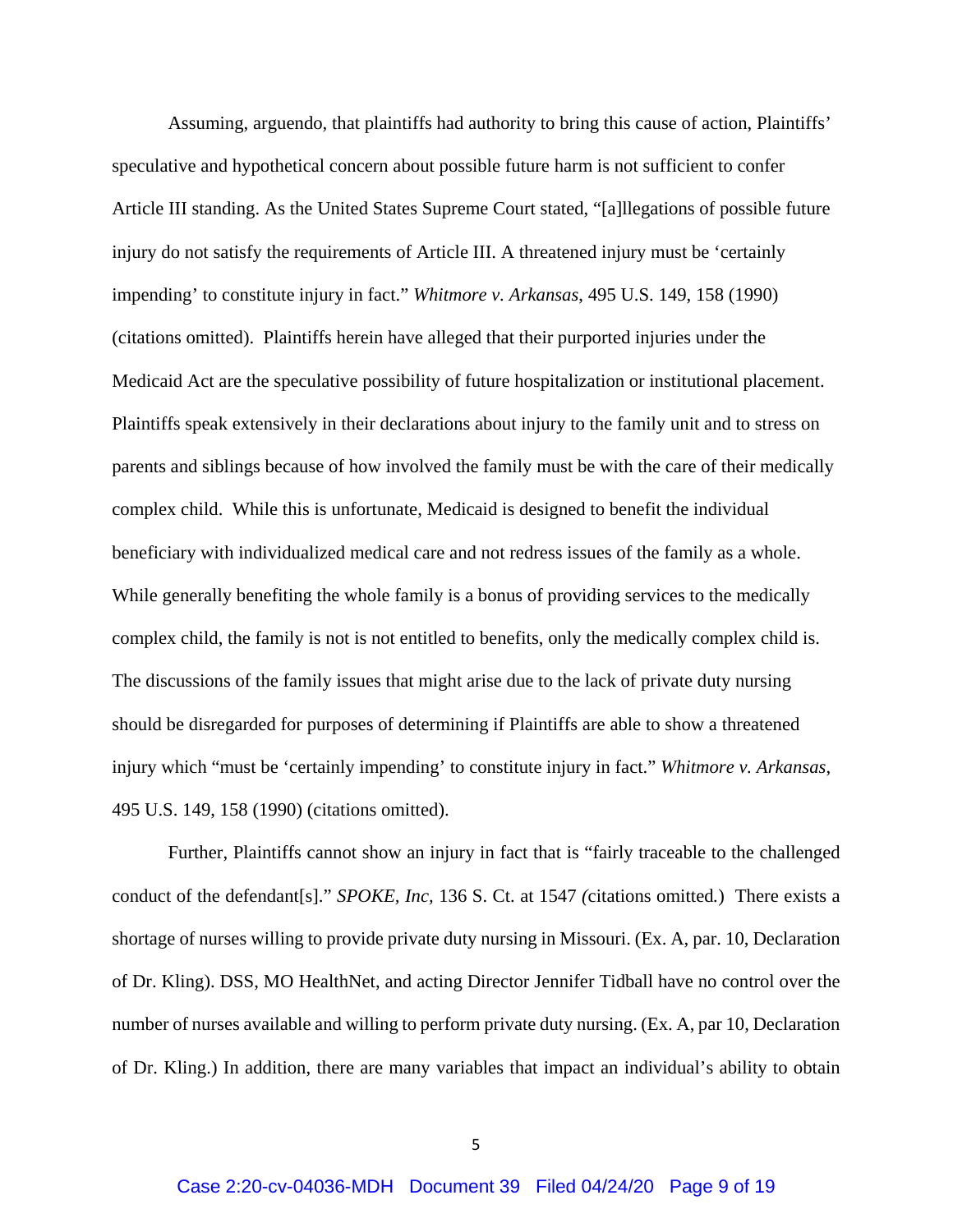PDN, including the number of qualified nurses in the state and geographic area where a recipient lives, the number of such nurses willing to provide home care, the family dynamic within the home and the conditions of the home. It is pure speculation that a judicial decision will alter any individual's ability to obtain and keep PDN services given the impact of all of these variables. Because of the current shortage of nurses willing to perform private duty nursing in Missouri, and the many other variables that impact a particular individuals ability to obtain private duty nursing, Plaintiffs cannot show that their inability to obtain private duty nurses is fairly related to Defendants' conduct. Plaintiffs do not claim that PDN services are sufficiently available in the state for all Medicaid patients or even non-Medicaid patients. Plaintiffs fail to show that the inability to obtain PDN services is fairly traceable to the specific conduct of the Defendants.

Plaintiffs cannot show a reasonable likelihood of the alleged injury being redressed by a favorable judicial ruling. First the provisions of the Medicaid Act that Plaintiffs claim was breached by defendants is Section 1396a(a)(10)(A), which states that the State plan for medical assistance must "provide for making medical assistance available …". "The term 'medical assistance' means payment of part or all of the cost of the following care and services or the care and services themselves, or both . . ." 42 USC 1396d(a). PDN services are included in the care and treatment defined in the statute. 42 USC 1396d(a)(8). These provisions of the Medicaid Act show that Defendant DSS is permitted to make medical assistance available by paying for part or all of it, or providing the care and services or both. It does not require that the defendant do all three. In statutory construction, words are generally given their ordinary meaning and the term "or" is a disjunctive term. *See Brickner v. Federal Deposit Ins. Corp., 747 F.2d 1198, 1203 (8th Cir. 1984).*  See also Quindlen v. Prudential Ins. Co. of America, 482 F.2d 876, 878 (5<sup>th</sup> Circuit 1973) (As a general rule, the use of the disjunctive in a statute indicates alternatives and requires that those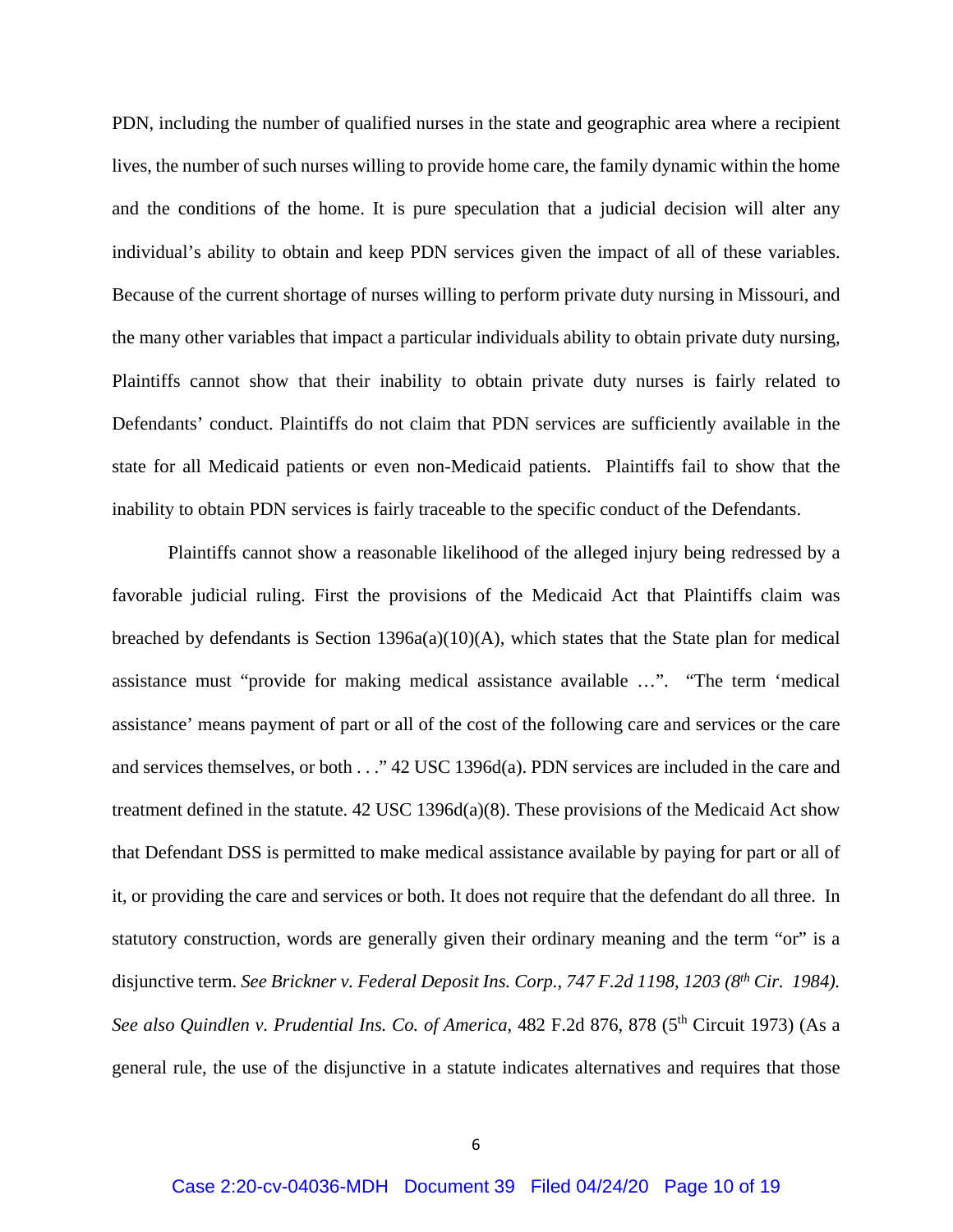alternatives be treated separately.) Plaintiffs do not allege that the ordinary rules of statutory construction should be disregarded so that the statute means "and" where it says "or" and to do so would fly in the face of the words of the statute it seeks to enforce. Because of the word "or", plaintiffs cannot show a violation of the Section 1396a(a)(10)(A). Significantly, Plaintiffs do not claim MHD failed to pay for appropriate claims for PDN services.

Plaintiffs are not likely to prevail on their ADA and Section 504 of the Rehabilitation Act. To state a claim under 42 U.S.C. § 12132 a plaintiff must show that: "1) [s]he is a person with a disability as defined by statute; 2) [s]he is otherwise qualified for the benefit in question; and 3) [s]he was excluded from the benefit due to discrimination based upon disability." *Randolph v. Rogers*, 170 F.3d 850, 858 (8th Cir. 1999). Similarly, to state a claim under Section 504 of the rehabilitation act, a plaintiff must show "that he or she (1) is a qualified individual with a disability; (2) was denied the benefits of a program or activity of a public entity receiving federal funds; and (3) was discriminated against based on her disability." *M.Y., ex rel., J.Y. v. Special School Dist. No. 1*, 544 F.3d 885, 888 (2008). Plaintiffs cannot show that defendants denied or excluded them from benefits. Each of the Plaintiffs have alleged that they were granted PDN services though they were dissatisfied with the amount of the benefit they received.

Further, in order to succeed, plaintiffs must show that the EPDST or PDN service benefits were not provided based on disability discrimination. Plaintiffs do not allege that defendants were providing more EPDST or PDN Services to other Medicaid recipients. Defendants do not deny that plaintiffs qualify as disabled, but plaintiffs have done nothing to establish that any alleged deficiencies in benefits was based on disability discrimination by Defendants. Simply because plaintiffs do not receive PDN services and they are disabled does not warrant the speculative conclusion that the inability to receive that service is due to disability

7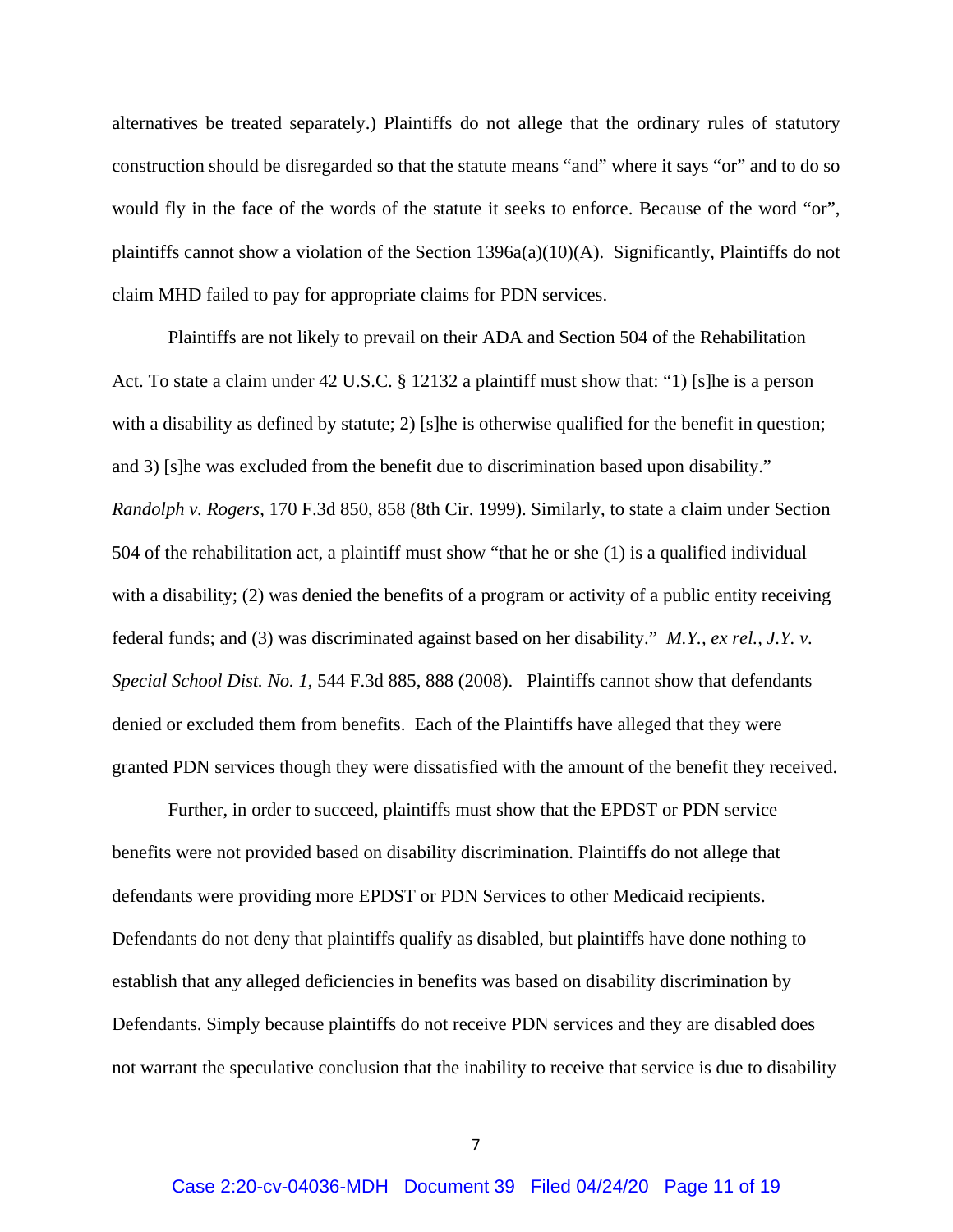discrimination on the part of defendants. .For these reasons, plaintiffs are not likely to prevail on the merits.

Further, in plaintiffs' Complaint they concede the difficulty of obtaining PDN services for many reasons other than defendants' conduct. Nurses often leave PDN employment to go to work at a hospital. (Doc. 1, par. 75). The PDN providers are often so short-staffed that they elicit the assistance of clients to help recruit nurses. PDN nurses get sick and become pregnant so they take medical and maternity leave, (Doc. 1, par. 74, 182) Nurses come to work one time and for whatever reason do not return to the home, (Doc. 1, par. 181) These admissions tend to belie Plaintiffs tenuous arguments that Defendants' alleged discrimination caused the purported failure to obtain PDN services.

For this and the other reasons set forth above, Plaintiffs lack standing to sue and therefore Plaintiffs' Motion for Injunctive relief should be denied.

#### **B. Plaintiffs Misinterpret and Ignore Pertinent Portions of The Medicaid Act.**

Plaintiffs cite the same law as defendants, but they reach different conclusions. Section 1396a(43)C states that a participating state's Medicaid plan must provide "for (directly or through referral to appropriate agencies, organizations, or individuals) corrective treatment the need for which is disclosed by such child health screening services". This section also provides the Defendants options as to how to comply. One of those options is referral to appropriate agencies which is exactly what DHSS does through the Bureau of Special Health Care Needs. (Ex. B, p.1, Declaration of Paula Darr). DSS and DHSS have a cooperate agreement pursuant to which DHSS provides services to Medicaid. (Ex. B, p. 4, Declaration of Paula Darr) It provides a list of home nursing providers in the area where the child resides for beneficiary or his family to call. (Ex. B, p. 17, Declaration of Paula Darr). From this list, the family chooses the provider they wish to engage. (Ex. B, p.18, Declaration of Paula Darr). If the family then contacts the Bureau again to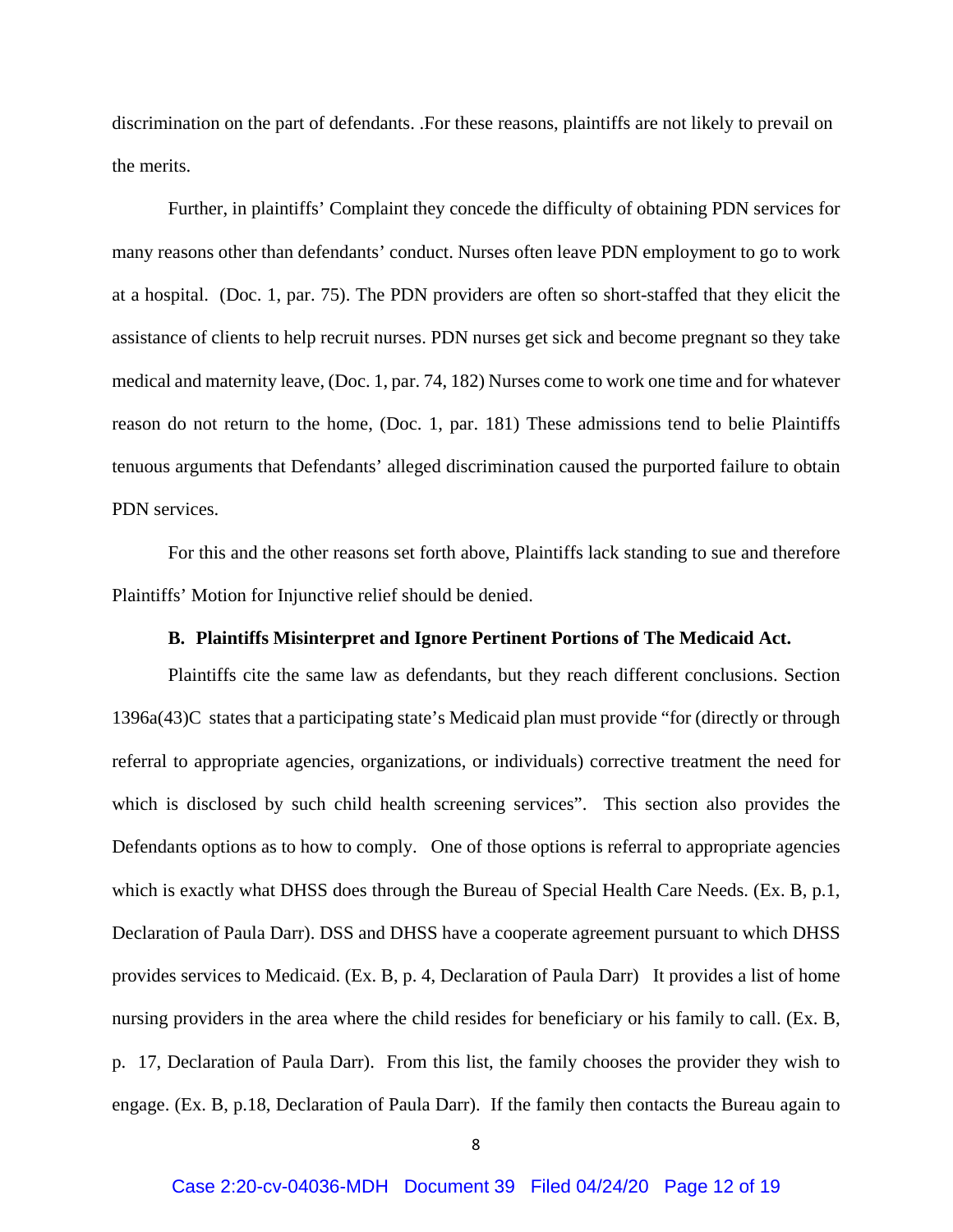report difficulties, the Bureau responds based on what the caller reports. (Ex.B, par. 19, Declaration of Paula Darr). The Bureau may send the names of more provider names for the family to contact. (Ex. B, par. 19, Declaration of Paula Darr). The Bureau has approximately sixty PDN providers associated with provider agreements. (Ex. C, p. 19, Declaration of Glenda Kremer). In addition, Missouri Medicaid has three managed care vendors: Home State Health, United Health Care, and Missouri Care who provide PDN services for beneficiaries within their organizations.. (Ex. D, p. 2, Declaration of Rebecca Logan). The Bureau has approximately 600 medically complex children in Missouri needing PDN care at any given time. The current rate MO HealthNet uses to reimburse qualified agencies for PDN services is \$8.36 for each 15 minute interval of care. (Ex. E, par. 5, Declaration of Nate Percy) This rate is approved by the Center for Medicaid and Medicare Support ("CMS") in Missouri's State Plan and is appropriated by the Missouri legislature. (Ex. E, par. 5, Declaration of Nate Percy).

Plaintiffs argue that DSS must do more than it does to meet the requirements of the Medicaid provisions for early and periodic screening, diagnostic, and treatment services as it relates to PDN services, but Plaintiffs' argument incorrectly assumes that there is something more that can be done by DSS. It discounts the many variables that are not under Defendants' control that impact the ability to arrange for PDN services. (Ex.B, par.27 and 28, Declaration of Paula Darr.) Plaintiffs' argument also ignores other equally important elements of Medicaid. Title 42 U.S.C. § 1396a(a)(23) (1976 ed., Supp. II) gives recipients the right to choose among a range of *qualified* providers, without government interference. *O'Bannon v. Town Court Nursing Center*, 447 U.S. 773, 785 (1980). By providing the list of qualified PDN entities to Plaintiffs and their families, DSS facilitates the exercise of this right.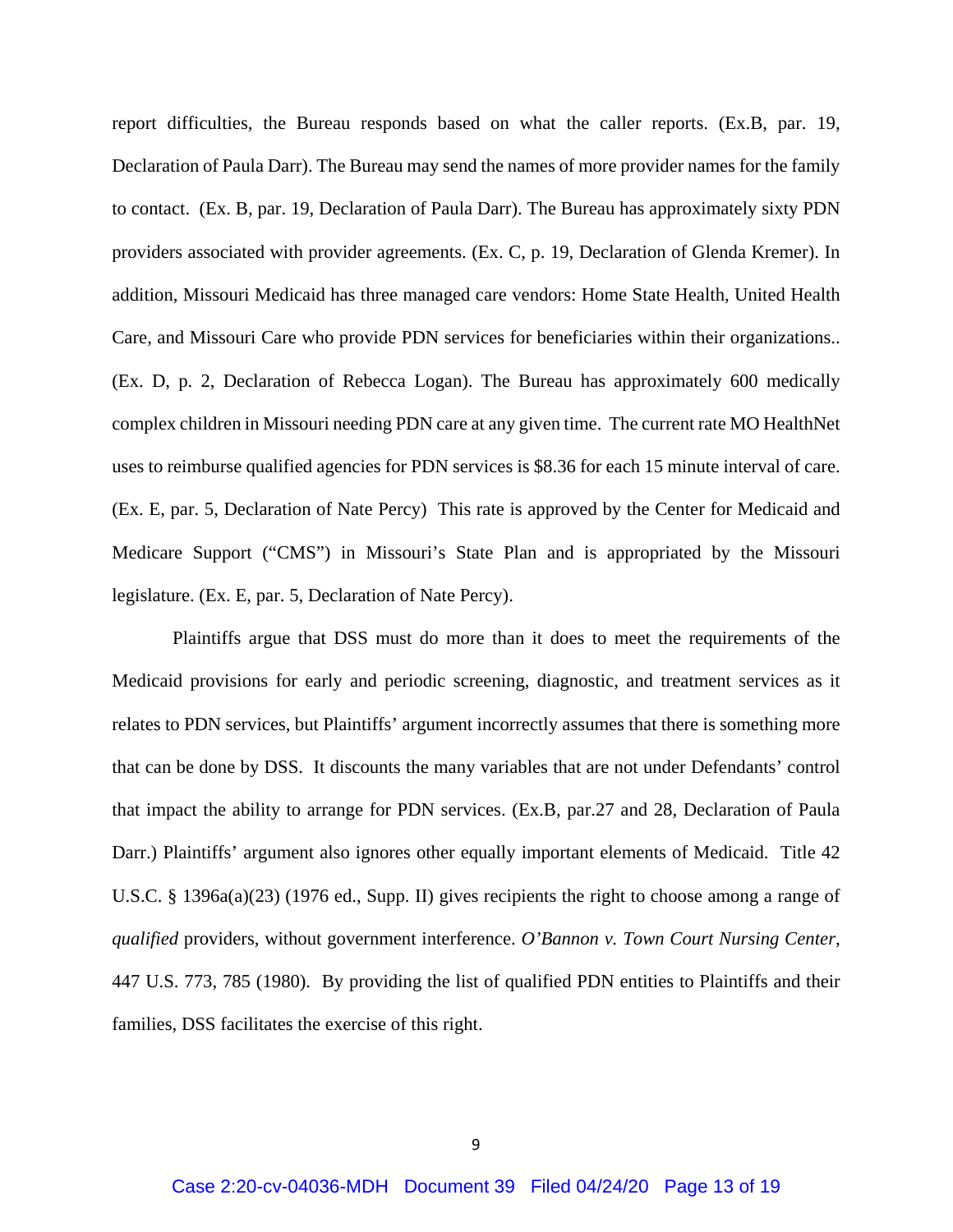Plaintiffs' arguments that words "provide for" in the statute create a duty for Defendants to essentially guarantee that each child entitled to a service listed in 42 USC 1392a receives it without involvement of their family, is an overly zealous and unreasonable interpretation of the statute. The statutes cited by plaintiffs do not use mandatory language and do note create the burden suggested by plaintiffs. Further, the only cases cited by Plaintiff to support this interpretation are from other states, which is inappropriate here since this court has rarely found the Medicaid Act to provide a private cause of action.

Plaintiffs are not likely to win their case on the merits; therefore, the preliminary injunction should be denied.

### **III. PLAINTIFFS CANNOT SHOW THEY WILL SUFFER IRREPARABLE HARM IF A PRELIMINARY INJUNCTION IS NOT ISSUED.**

The majority of the Plaintiffs reside at home where Plaintiffs and their caregivers have chosen to life. The Plaintiffs are not institutionalized. There is a distinction between hospitalization, which is meant to deal with acute medical situations, and institutionalization, which is the transfer of a person from their home to a permanent or long-term facility. (Ex. , par. 8, Declaration of Dr. Kling.) Plaintiffs do not allege that there is a current need for the Plaintiffs to be hospitalized or institutionalized in the Complaint or in their Motion for Injunctive Relief, but Plaintiffs do allege a *fear of the risk* of hospitalization or institutionalization. Plaintiffs do not allege any specific injuries which are occurring to the Plaintiffs due to the lack of PDN services. The bulk of the injuries alleged are injuries to[eople other than the medically complex child entitled to the benefits. To the extent that Plaintiffs allege that they fear a future hospitalization, all families with medically complex children have that fear regardless of whether there are PDN services in the home or not and regardless of whether they are Medicaid beneficiaries or not. (Ex. A, par. 13, Declaration of Dr. Kling.) The sad truth is that even with PDN in the home, not all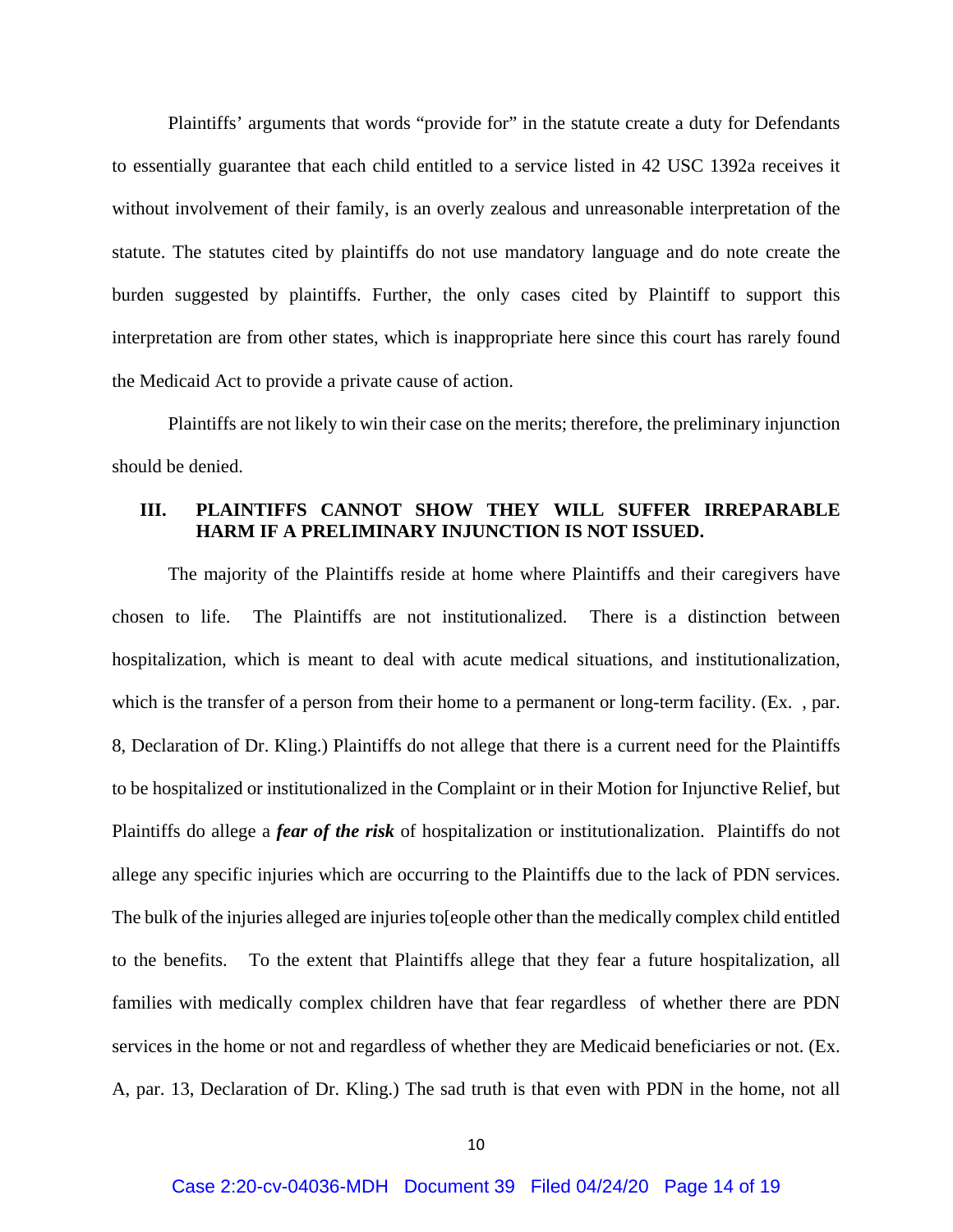hospitalizations will be avoided. (Ex. A, par. 7, Declaration of Kling.) And equally as true is the fact that caregivers and families of medically complex children have certain stressors that exist regardless of whether the child has PDN or not. (Ex. A, par. 7, Declaration of Dr. Kling.)

Plaintiffs seem to imply that every hospitalization they have encountered was due to a lack of nursing care, yet they offer no evidence to support that argument. A lay person is not capable of determining the medical cause of the condition resulting in hospitalization. The speculation of the family members and guardians of the Plaintiffs concerning the cause of a hospitalization is not probative and should not be used as a basis for imposing an injunction on Defendants. Plaintiffs offer testimony without proper foundation that some hospitalizations have been longer than they otherwise would have been due to the lack of PDN services. If a beneficiary and his or her family make the decision along with the physician to keep a child in the hospital longer rather than transferring the child to an intermediate facility or home with the family, Defendants have no role in that decision. (Ex. A, par. 7, Declaration of Dr. Kling.)

Plaintiffs cannot show irreparable harm if the injunction is not entered since the damages they allege are speculative. To the extent any of the alleged risks might occur, Plaintiffs plaintiff cannot tie them to the lack of nursing care because medically at risk children are at risk of hospitalization with or without PDN services. (Ex. A, par. 7, Declaration of Dr. Kling.) In other words, Plaintiffs cannot causally connect the risks to Defendants' conduct.

Plaintiffs cite cites three cases to support their claim that a risk of medical harm in any situation is sufficient to obtain a preliminary injunction, but that conclusion is not true for every case involving a risk of medical harm. In *Hestdalen v. Corizon Corrections Healthcare,* where plaintiff was seeking an injunction to obtain an ENT evaluation, the court held that when asserting irreparable harm "a party must show that the harm is certain and great and of such imminence that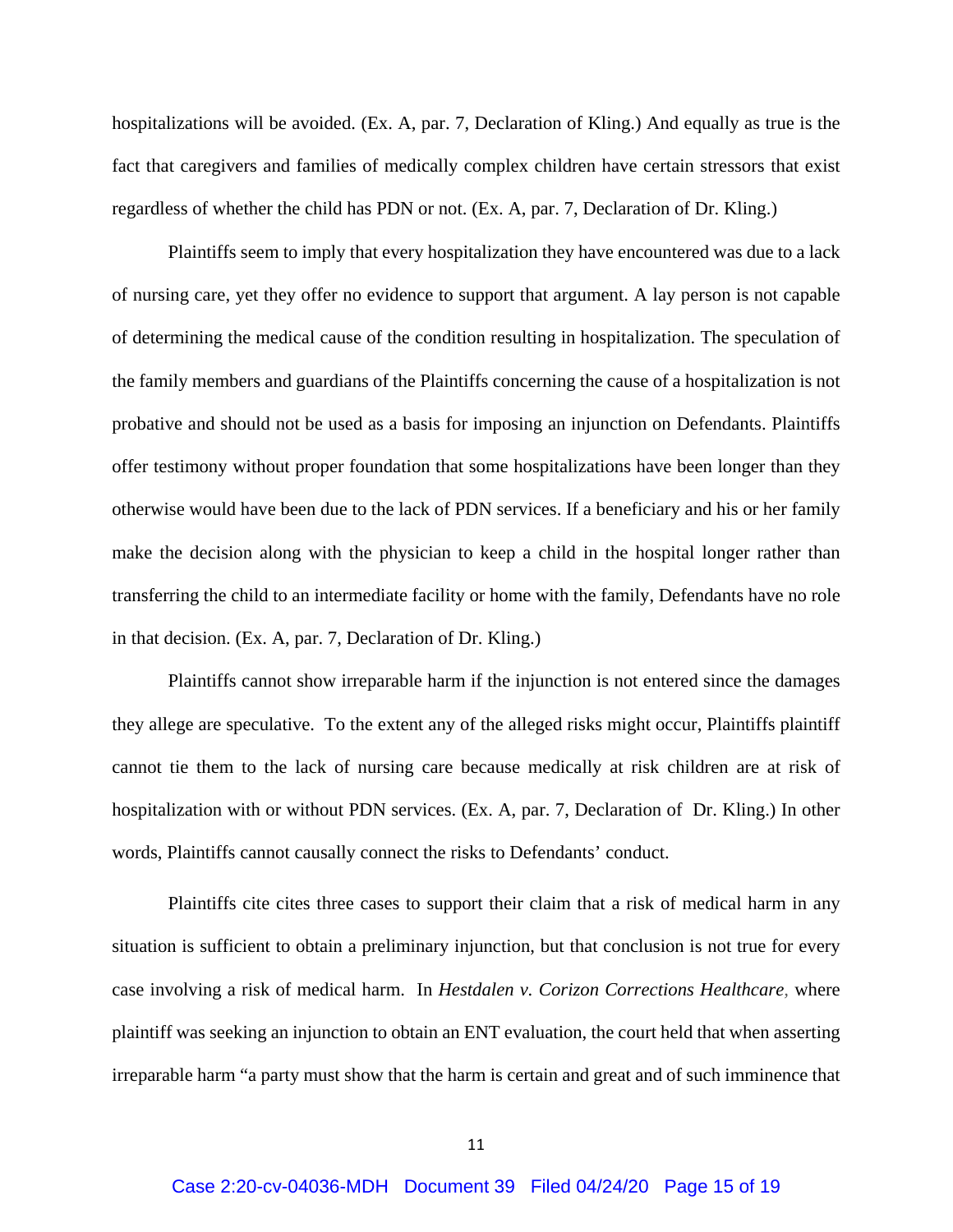there is a clear and present need for equitable relief." *Hestdalen v. Corizon Corrections Healthcare*, 2018 WL 6199570, \*2 (Mo. D.C. E.D. 2018) citing *S.J.W. ex rel. Wilson v. Lee's Summit R-7 Sch. Dist.*, 696 F.3d 771, 778 (8th Cir. 2012). The Court in Hestdalen found "plaintiff has failed to allege an irreparable harm that 'is certain and great and of such imminence' that there is a present need for equitable relief." Hestdalen at \*3 citing *S.J.W.*, 696 F.3d at 778. There is no hard and fast rule that irreparable harm is a given simply because the injunction has to do with medical care. Hestdalen shows that injunctions related to health care can and sometimes should be denied.

Plaintiffs also cite three cases for the proposition that unnecessary institutionalization constitutes irreparable harm. These cases are different than what is at issue in the present case. Here, the fear most mentioned is the risk of hospitalization. Such risks are distinguishable from the cases cited by Plaintiffs which all involved moving people from community living situations into nursing homes or other permanent institutions. Further, the cases cited by plaintiffs were not related to PDN issues, but budget cuts and other administrative matters. The Plaintiffs herein are residing at home and the families have been coping without the PDN and keeping their families together for years so there is no reason to believe this situation is likely to change suddenly while this case is pending. Plaintiffs point to no condition the children have that makes the short time this case will be pending different than the months and sometimes years they claim to have been dealing with the PDN services shortage.

Plaintiffs claim that they are simply seeking to enforce the law. Plaintiffs seek more than the enforcement of the Medicaid Act. Plaintiffs when there is no hard evidence that the way DSS and Mo HealthNet is the cause of the problem which plaintiffs wish to remedy. Plaintiffs seek to have their interpretation of certain provisions of the act imposed on the Defendants in the form of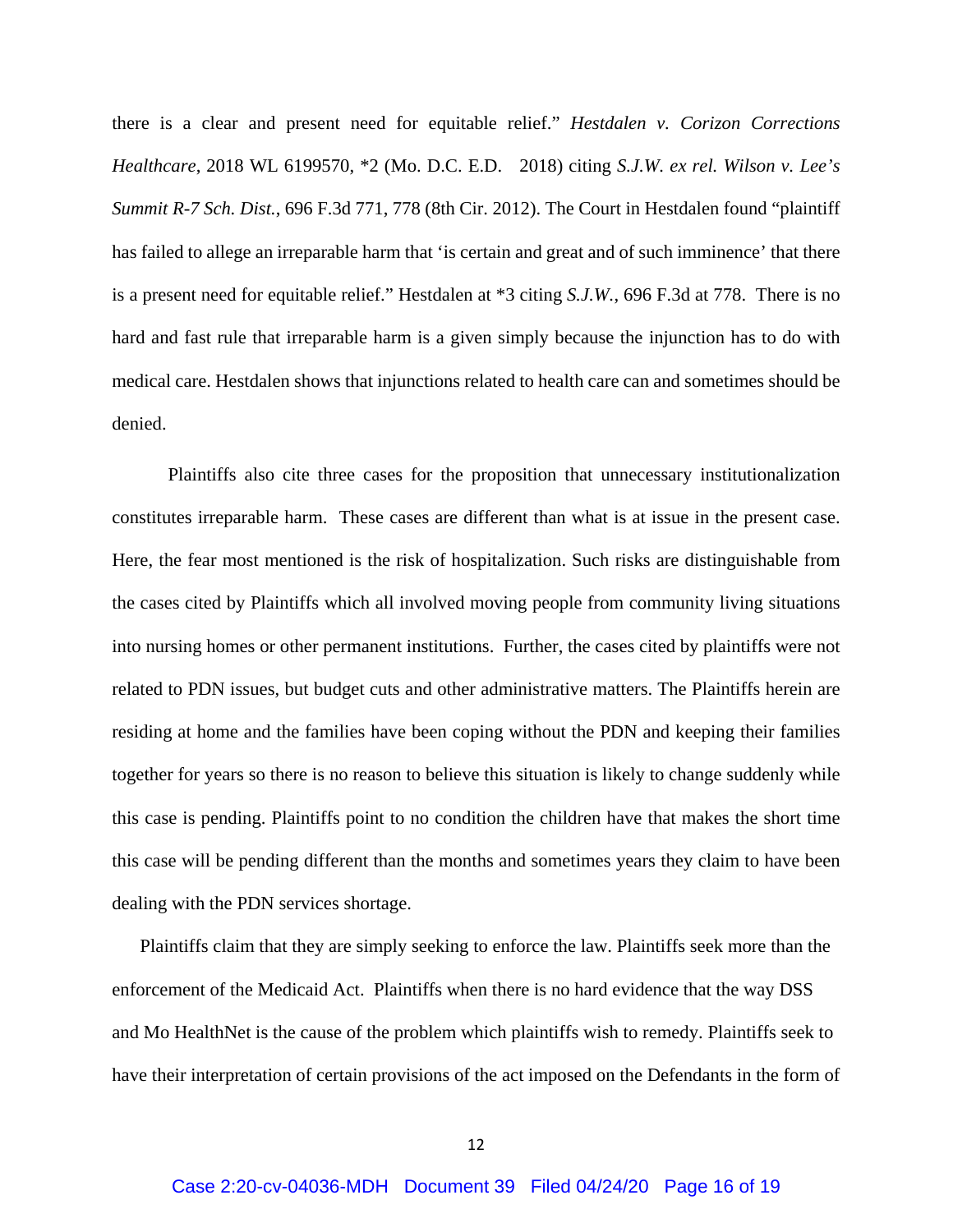a mandatory injunction requiring that Defendants take immediate action to arrange for in-home nursing care during the pendency of this action. Plaintiffs assume that their potential harm is the result of Defendants acts, but they have made no pleadings showing that is the case. Other than asserting they cannot obtain PDN services as allocated, Plaintiffs offer no evidence their lack of services is causally connected to defendants' conduct. Plaintiffs do not offer this evidence because it does not exist.

# **IV. THE BALANCE OF THE EQUITIES DO NOT FAVOR PLAINTIFFS MORE THAN DEFENDANTS NOT DO THEY FAVOR THE DEFENDANTS.**

Plaintiffs claim that the harm to them outweighs the potential harm to defendants, but this position is unwarranted. Defendants do not deny that there could potentially be harm to the plaintiffs while this is case is pending, but what the plaintiffs are essentially doing is asking this court to rule in their favor without a full hearing on the merits. The relief Plaintiffs seek from the preliminary injunction is the same relief they are seeking at trial which does case harm to defendants. Plaintiffs seek to have defendants subjected to a vague and indefinite order that simply requires defendants to immediately arrange for in home nursing services during the pendency of this suit. However, if that could happen it already would have. Defendants already have a Medicaid Plan in place that provides for the provisions of EPSDT services, including PDN services. (Ex. C, par.3, Declaration of Glenda Kremer). Defendants have provider agreements with approximately sixty PDN service providers. (Ex. C, par. 19, Declaration of Glenda Kremer). Defendants are aware of the shortage of private duty nurses in Missouri who are willing to work for Medicaid providers. (Ex. A, par.10, Declaration of Dr. Kling; Ex. B, p. 27 and 28, Declaration of Paula Darr; Ex. G p. 11, 12, 13, Declaration of Jennifer Tidball). Defendants have been working on changes to the regulations for PDN providers to increase the number of nurses available to provide PDN services, including allowing a Medicaid recipient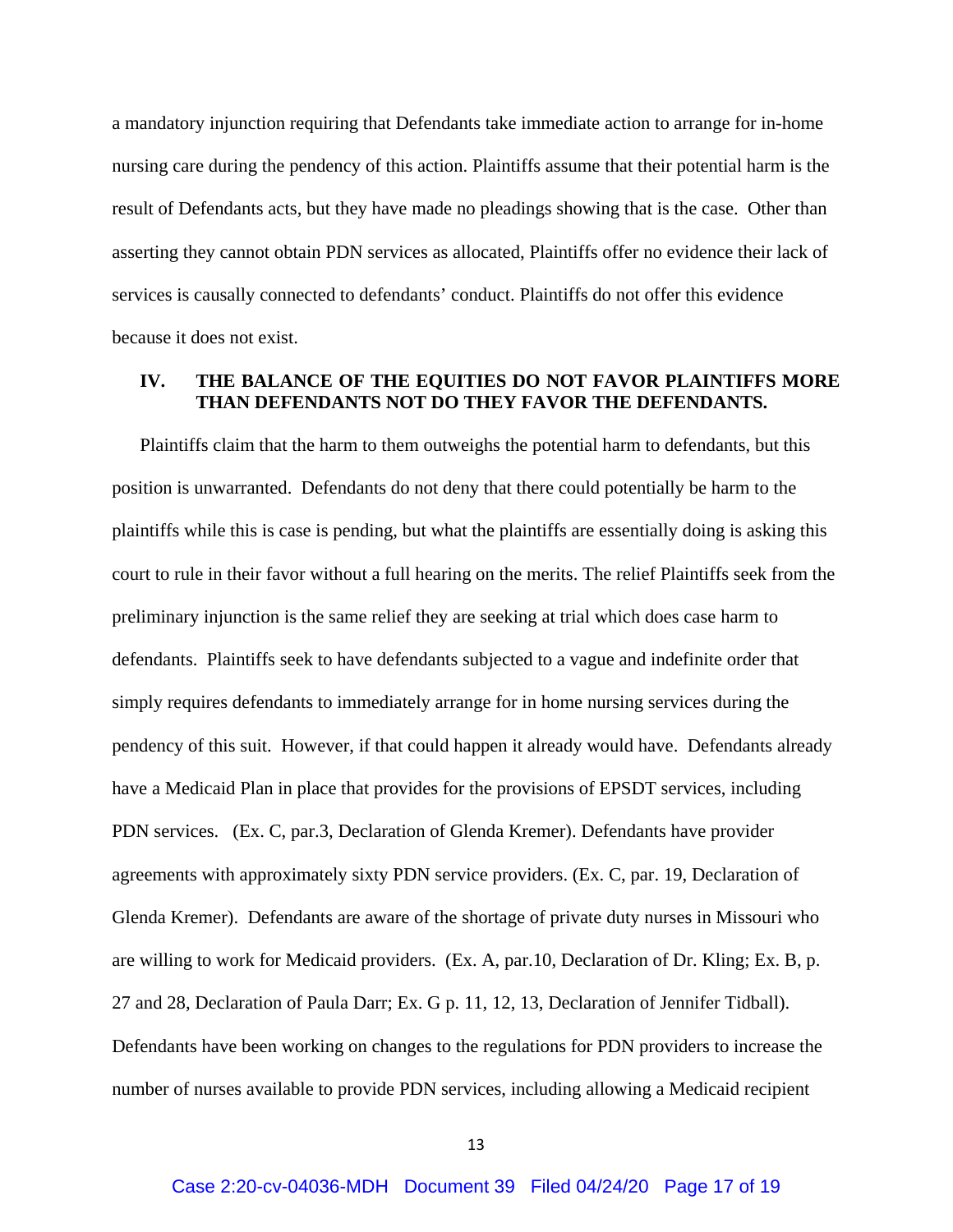family member to become employed by a Medicaid PDN Provider to care for their family member and to allow graduate RNs and LPNs to nurses to provide private duty nursing. (Ex. F, par. 4 and 14, Declaration of Jessica Dresner.) Final approval of these new regulations will take several months as outlined in Exhibit F, Declaration of Jessica Dresner.) Defendants are doing all in their power to assist participants during the shortage of nurses willing to do PDN, but the shortage is beyond the control of Mo HealthNet and its associated entities. ((Ex. A, par. 14, Declaration of Dr. Kling; Ex G, p. 11, 12, and 13, Declaration of Jennifer Tidball.) Ordering defendants to find nurses willing to act as PDNs would not remedy the situation. There is a market shortage of nurses willing to be PDNs. Plaintiffs would reap no benefit from such an order due to the impossibility of defendants to comply.

#### **V. The Public interest does not favor the issuance of an Injunction.**

The defendants have not violated the Medicaid Act, the ADA or the Rehabilitation Act Section 504. Plaintiffs do not have standing to sue, and it is illogical to think that the public interest would be served by issuing an injunction in these circumstance.

#### **CONCLUSION**

Because Plaintiffs do not have standing, their Motion for Preliminary Injunction should be dismissed. Additionally, Plaintiffs' Motion for Preliminary Injunction should be dismissed because, even if this Court decides Plaintiffs have standing, they cannot show that they will likely prevail on the merits because Plaintiffs do not have a cause of action under the Medicaid Act because the Act provides for no private cause of action and Plaintiffs cannot show that Defendants discriminated against Plaintiffs on the basis of disability. Further, Plaintiffs allege only speculative harm in the Complaint and in their Motion for Preliminary